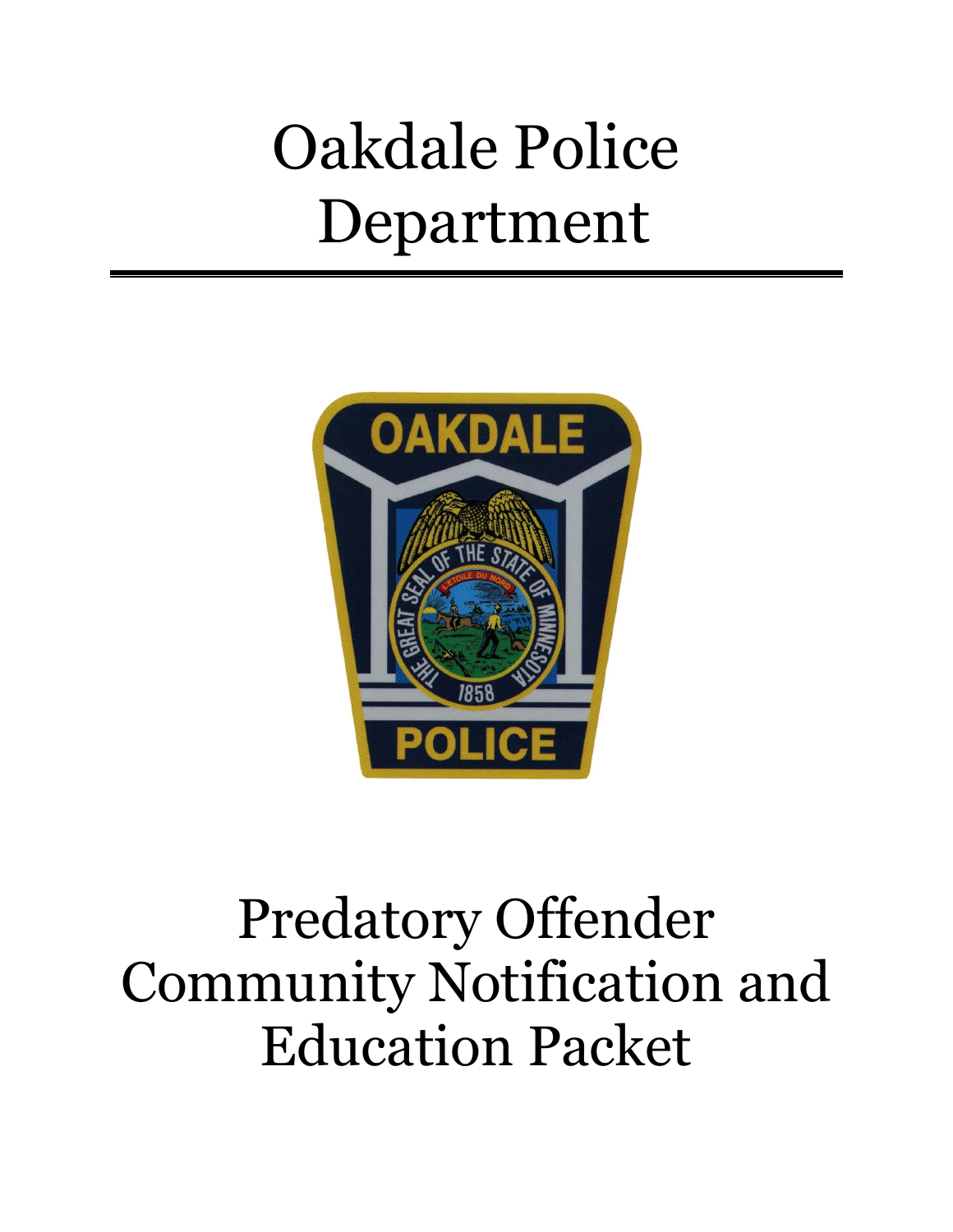## **Overview of Community Notification Law**

#### **What is Community Notification?**

Prior to release from prison, all predatory offenders are assessed by a panel of experts to determine how likely they are to sexually re-offend. "Level III" is a risk assessment assigned to a convicted predatory offender that is considered a high risk for re-offense. Community Notification is the process of informing the public when a Level III Predatory Offender is released from custody *or* when they relocate.

#### **Why notify the community?**

In 1996 the Minnesota State Legislature charged local law enforcement agencies with the responsibility of notifying their communities when a Level III Predatory Offender moves into their jurisdiction. The legislature found that, "…if members of the public are provided adequate notice and information about a predatory offender who has been or is about to be released from custody and who lives or will live in or near their neighborhood, the community can develop constructive plans to prepare themselves and their children for the offender's release."

#### **Who is notified?**



#### **Law enforcement:**

May notify other law enforcement agencies

Shall notify any victims of, or witnesses to, the offense who have requested disclosure.

#### **In addition to Level I notification, law enforcement may notify:**

The staff members of establishments and organizations that serve individuals likely to be victimized by the offender (including schools or licensed day care centers).

Individuals likely to be victimized, based on the offender's victim preference or pattern of offending.

#### **In addition to Level 2 notifications, law enforcement may notify:**

Other members of the community whom the offender is likely to encounter, specifically, those who live within a 3 block radius of where the offender is or will be residing.

#### **How are people notified?**

When a Level III Predatory Offender moves into a neighborhood, after his or her address has been verified, a community meeting is organized. The meeting takes place within the same neighborhood the offender will be/is residing in. A press release is sent out to inform the community of the meeting. In addition, citizens and businesses located within a determined radius of the offender will receive a letter notifying them of the meetings' time and location.

1 At the meeting, community members are provided information about the Community Notification Law, personal safety tips, the rights and responsibilities of the offender, and have the opportunity to ask a panel of experts any questions they may have. Those attending will also receive an offender fact sheet containing a photo of the offender, their name, the approximate location they will be/are residing, as well as a brief description of their offense.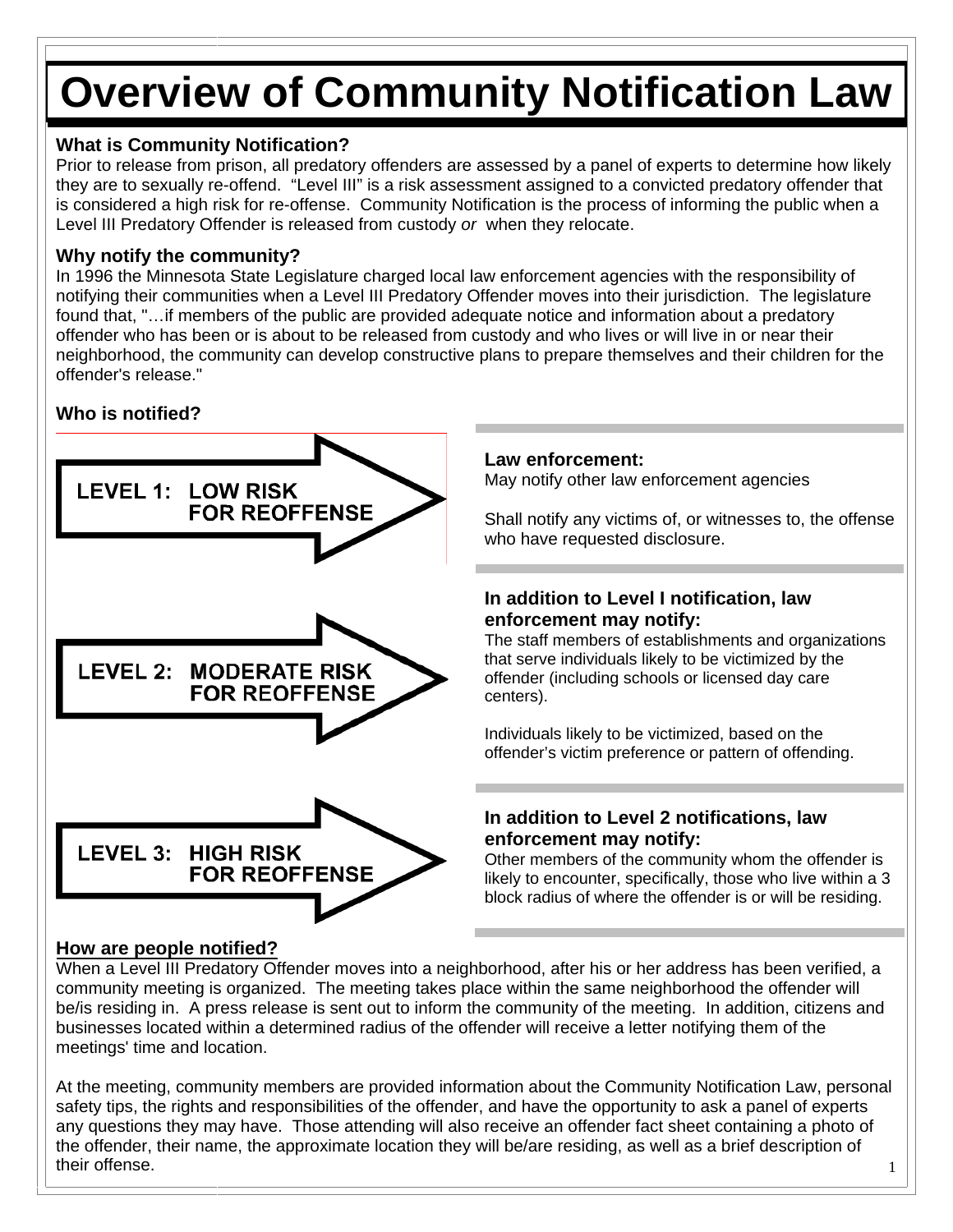## **Behavioral Indicators of Men or Women who have Molested Children**

#### **Caution:**

*Some people who have molested or plan to molest a child exhibit no observable behavior pattern that would be a clue to their future actions.* 

#### **Persons who molest children:**

- 1. Are aware, in many cases, of their preference for children before they reach age 18.
- 2. Are mostly adult males, but some women also molest children.
- 3. Are usually married. A small number never marry and maintain a lifelong sexual and emotional interest in children.
- 4. May relate better to children than adults and may feel more comfortable with children and their interests.
- 5. May have few close adult friends.
- 6. Usually prefer children in a specific age group.
- 7. Usually prefer one gender over the other; however, some are bisexual in their preference.
- 8. May seek employment or volunteer opportunities with programs involving children in the preferred victim age group for this type of offender.
- 9. Pursue children for sexual purposes and may feel emotionally attached to the extent that emotional needs are met by engaging in relationships with children. Example: An adult man spends time with neighbor children or relatives and talks at length about his feelings for them or his own feelings of loneliness or loss in order to get the child's sympathy.
- 10. Often photographs or collects photographs of their victims dressed, nude or involved in sexual acts.
- 11. May collect child erotica and child-adult pornography which may be used in the following ways:
	- To lower the inhibitions of victims.
	- To fantasize when no potential victim is available.
	- To relive past sexual activities.
	- To justify their inappropriate sexual activities.
	- To blackmail victims to keep them from telling.
- 12. May possess alcohol or narcotics and furnish them to their victims to lower inhibitions or gain favor.
- 13. Talk with children in ways that equalize their relationship.
- 14. May talk about children in the same manner as one would talk about an adult lover or partner.
- 15. May seek out organizations and publications that support his or her sexual beliefs and practices.
- 16. May offer to baby-sit or take children on trips in order to manipulate situations to sleep with or near children or bathe or dress them.
- 17. May be seen at parks, playgrounds, or places frequented by children or teenagers.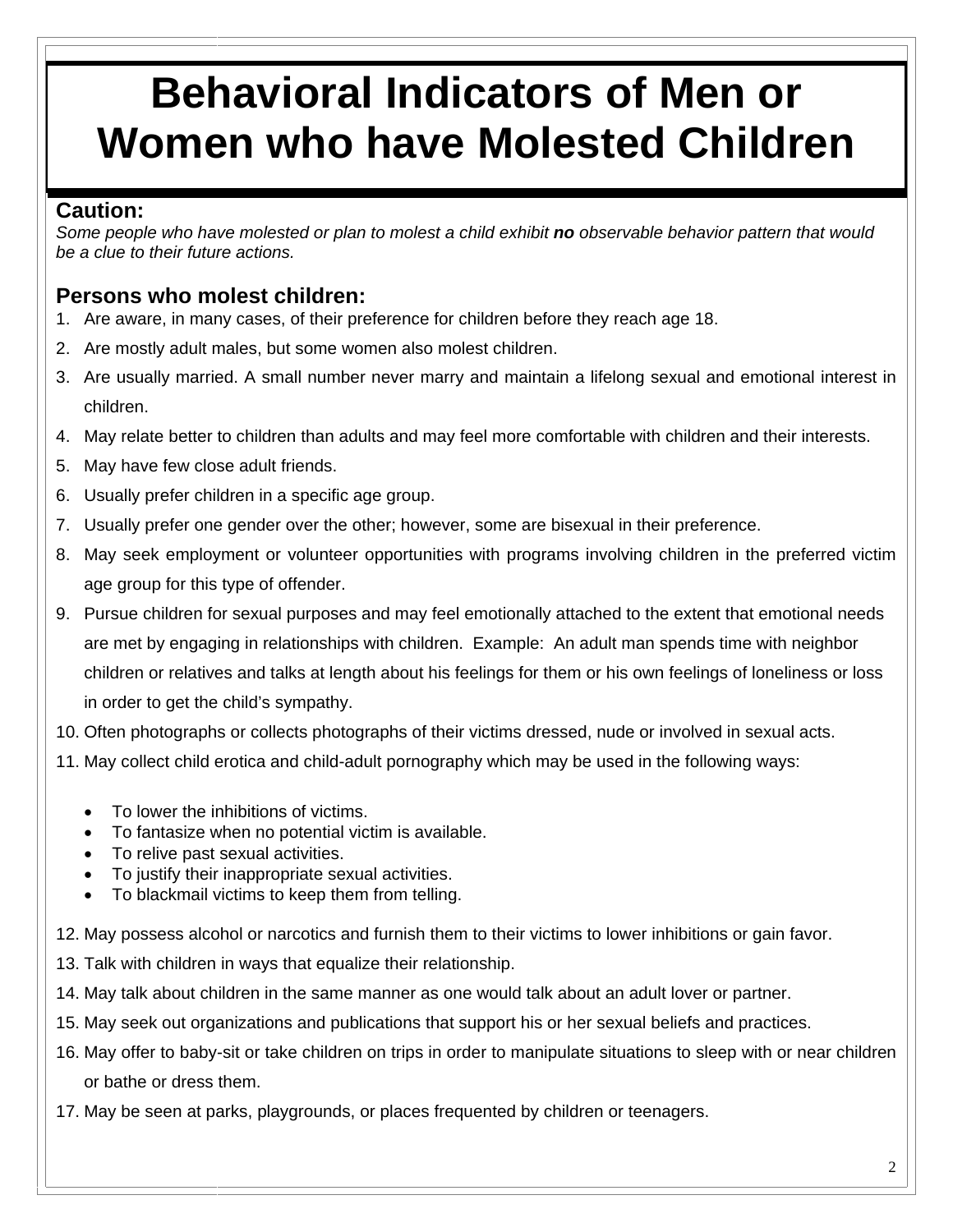## **Behavioral Indicators of Children That May Have Been Molested**

#### **It is important to consider the possibility of sexual abuse when the child:**

- Has difficulty walking or sitting
- Demonstrates bizarre, sophisticated or unusual sexual knowledge
- Becomes pregnant or contracts a venereal disease, especially if under the age of 14
- Complains of pain/itching in the genital area
- Has torn, stained or bloody underclothing
- Displays drawings or writing that may have strong or unusual sexual themes
- Repeatedly attempts to run away from home
- Is overly mature in appearance or behavior
- Expresses that s/he or another child is sexually involved with an adult

#### **Often, behavior problems at school can be indicators of some form of abuse. For example, the child may:**

- Be inhibited, shy, withdrawn and have extreme difficulty making friends or establishing peer relationships
- Be hyperactive, especially in younger children
- Exhibit signs of depression through such indicators as low self-esteem and suicidal or selfinjurious behavior
- Begin to bedwet, especially in younger children
- Be extremely promiscuous, especially between the ages of 11-13
- Act without seeming regard for personal safety and self-respect
- Begin abusing drugs and alcohol (even in younger children)
- Suddenly refuse to change for gym class or to participate in physical activities
- Begins to violate the law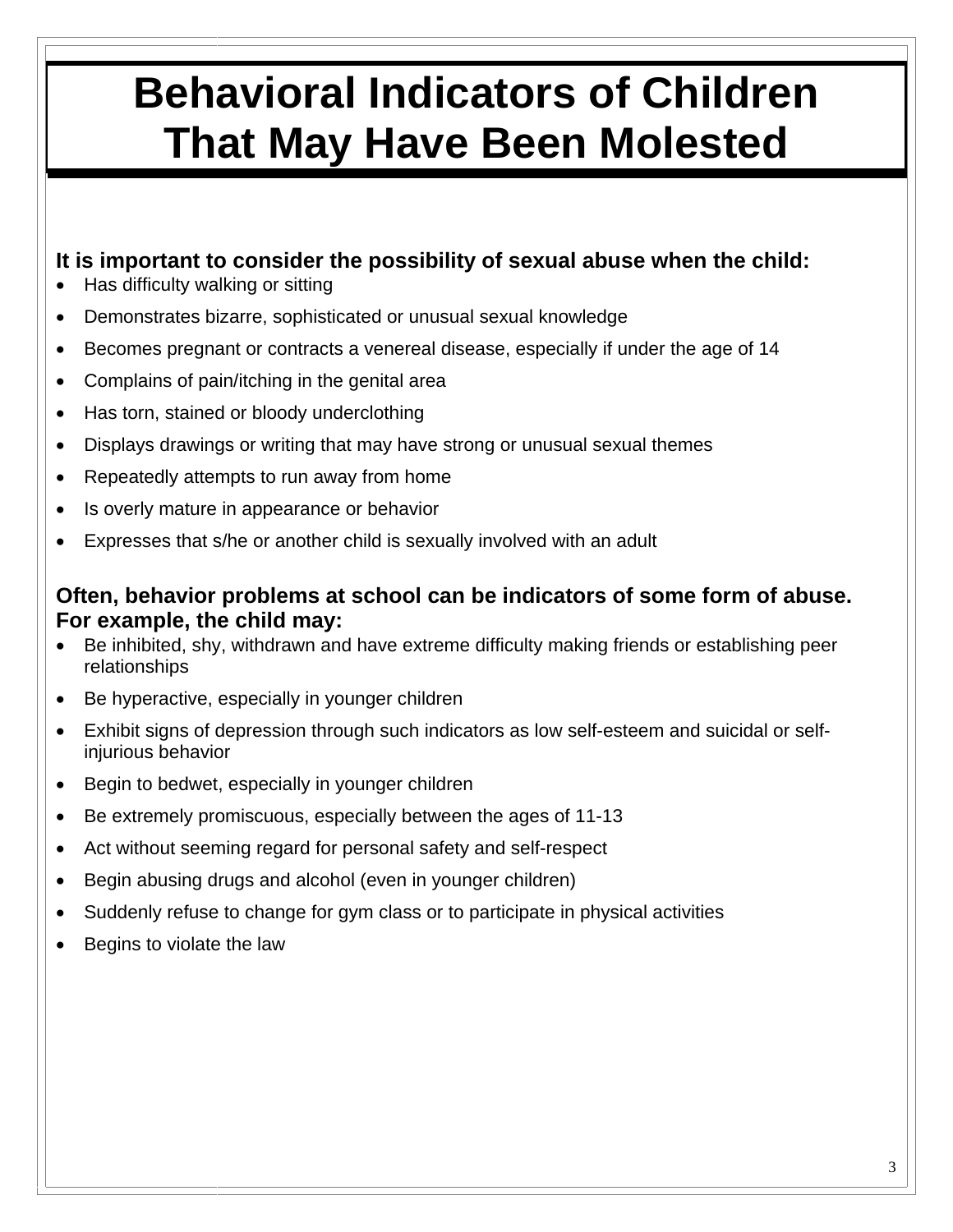### **lntra-familial child abuse**

The **incestuous or intra-familial molester** is usually an adult male (father, stepfather, grandfather, or live-in boyfriend of the mother) — however, mothers or other female caregivers also sexually abuse children. The molestation is usually secretive and is sometimes accomplished through misuse of power, mental duress, bribes, tricks or misuse of parental role under the guise of sex education, and threats.

Common threats may include: that the child would be removed from the family if they do not succumb to the offender's wishes; that they would be blamed for hurting the family if the offender is arrested; or, that a sibling would be sexually abused if the victim does not consent. Often the offender will act needy or emotionally distraught as a result of marital problems, thereby needing the attention of the victim.

The molestation usually occurs over an extended period of time, occasionally into the victim's adulthood. Through intimidation, the child is made to feel responsible for the molestation and for keeping the acts secret. This secret is normally kept between the offender and the victim, or within the immediate family.

There are many situations where a family with children can be vulnerable to sexual abuse. These may include single-parent families where the parent has a full-time job and is attempting to fulfill the role of both parents (as well as run the household); situations where family conflicts leave a child feeling alienated or abandoned. An offender may attempt to start a friendship with this child in hopes of manipulating them into a sexual relationship; or, in some cases, male offenders seek out mothers who are single parents for the purpose of victimizing their children. In these cases, he may have a genuine attraction to the mother, but a hidden agenda of grooming the children for victimization.

**Children from all types of families can be vulnerable to child molesters.** Any child whose needs for attention or affection are not being met can be particularly vulnerable. It is important to remember that because adults have power over children, any child can be at risk.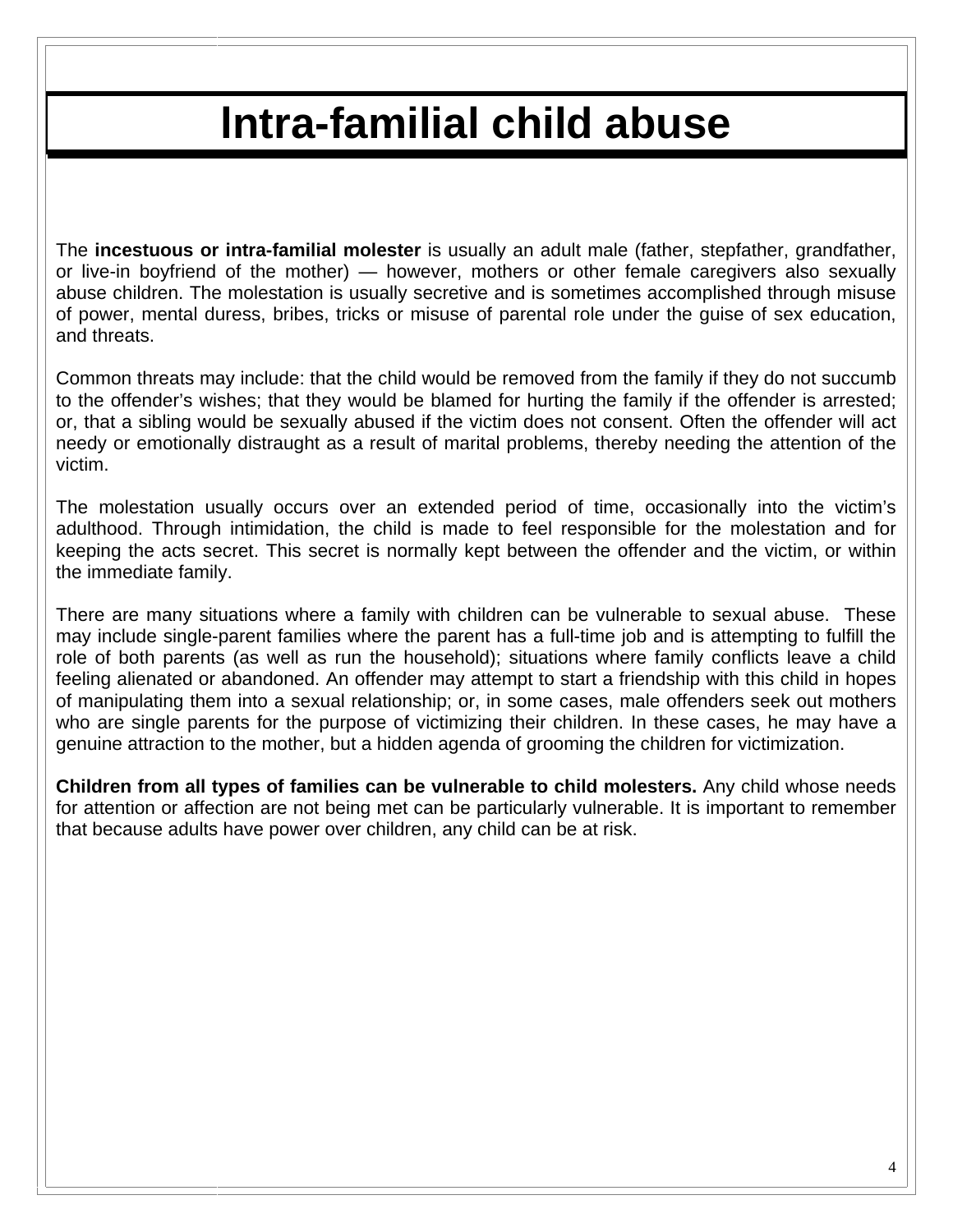## **Safety Tips for Children**

As soon as a child is old enough to articulate a sentence, he or she can begin the process of learning how to protect him or herself against abduction and exploitation. Children should be taught all of the following safety measures and tips.

#### **Who I am and where I live**

Teach children about who they are including their full name, date of birth, complete address, phone number (including area code), and their caregiver's full names.

#### **What to do if I am lost**

If you are in a public place and get lost, don't wander around. Go to a checkout counter, the security office, or the lost and found. Tell the person in charge that you are lost.

#### **Check first**

Always check with your parents, teacher, baby-sitter, or caregiver before getting into a car or going anywhere with any person. **Check first** before going into a neighbor's house. **Check first** before going anywhere. Your caregivers need to know where you are.

#### **Use the buddy system**

It's more fun and there is safety in numbers. You should not be wandering around the neighborhood after dark or alone.

#### **Stay away**

If someone follows you on foot or in a car, stay away from him or her. You shouldn't go near the car or talk to the people inside.

#### **Don't assist adults**

No one should be asking you for directions or to look for a lost puppy or to ask for assistance. Adults should ask adults, not children.

#### **Run, scream, get away!**

If someone tries to take you away, your best defenses are your legs and your voices. Yell, "I don't know this person, and they're bothering me." Try to run and scream before they get too close. Call 911 on any phone. It's a free call; you don't need money.

#### **Never hitchhike**

Hitchhiking may put you at risk for a dangerous situation.

#### **Don't keep secrets**

Don't keep secrets that make you feel uncomfortable. No one should ask you to keep a special secret. Tell an adult you trust.

#### **Your body is special and private**

No one should touch you in the parts covered by your bathing suit, nor should you touch anyone else in those areas.

#### **Know that you are special**

If you have a problem — any kind of a problem — you can talk to your parents, a teacher, a counselor or principal, a police officer, a friend of the family, or another adult that you trust.

#### **You can call 911**

If you have an emergency, or are in a situation where you feel you are in danger, **call 911.** You can call for help.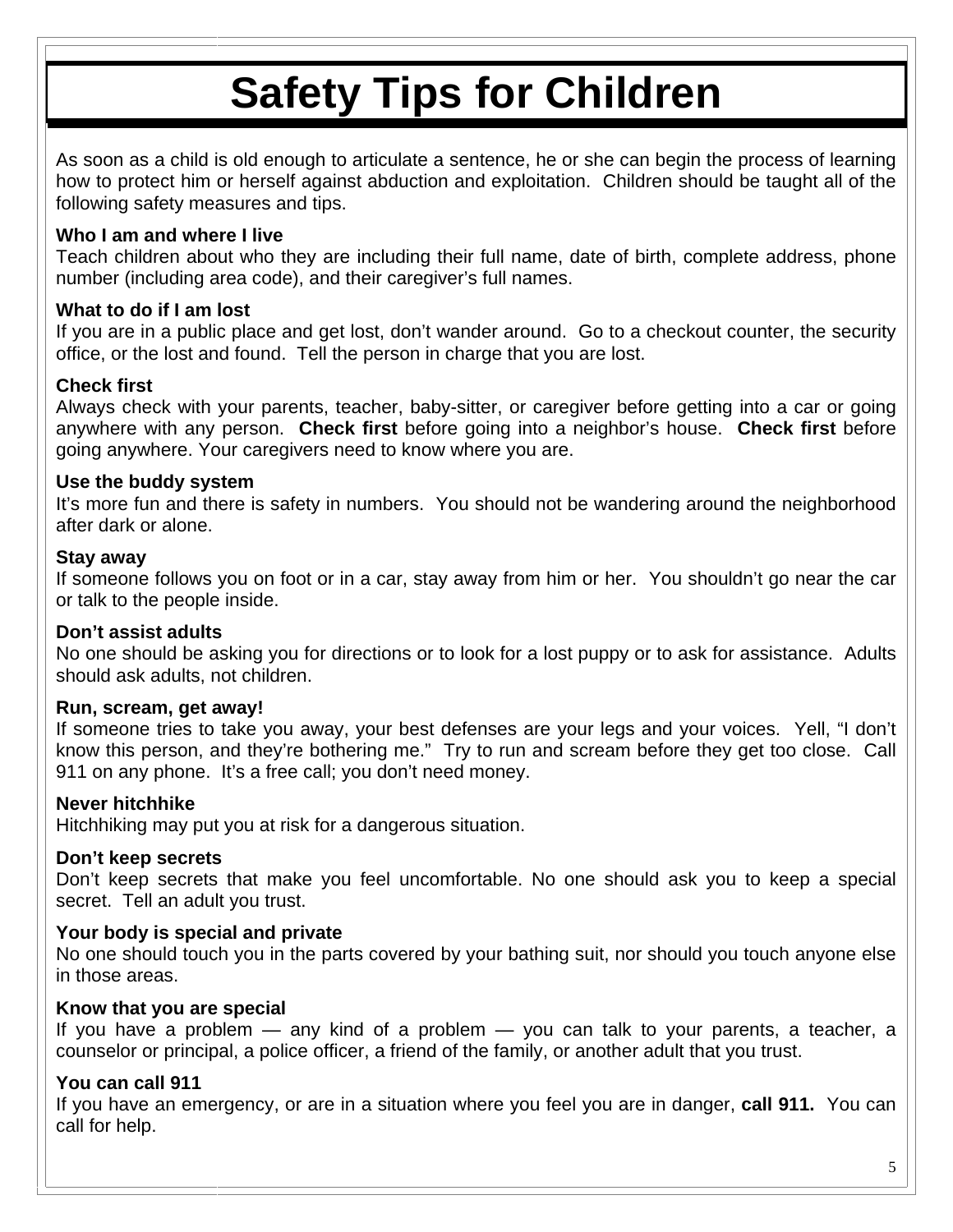## **Be Alert to Common Tricks**

#### **The bribe or offer trick**

The victim is offered something he or she might want. A young child might be offered candy, a toy, or gum; a teen might be offered money, free food, a ride, or trip to some place novel or exciting. Sometimes a person will take a valued belonging and then offer to return it only if the victim goes with the person, or allows sexual contact.

#### **The animal trick**

The person is lured away from others by an invitation to play with, or receive a gift of a puppy or kitten, or some other cute or unusual animal.

#### **The emergency trick**

A person pretends that a fire, accident, illness, death, or some other emergency has happened to the victim's family, home, or friend. Or the person says there was a change in plans, and he/she was to pick the child up because the prearranged ride fell through.

#### **The help trick**

Someone asks the child/teen for help: For directions, to use the phone, to carry heavy bags, to search for someone or something lost, like a pet, child, or money.

#### **The friend trick**

A person pretends to know the family and says that the child's parents have asked him/her to come and give the child a ride home. A person pretends to have a mutual friend and uses that as a lure to separate the teen from others.

#### **The bad-child trick**

A person accuses the child/teen of doing something wrong. The child/teen is ordered to go with the person. Sometimes a real-looking badge or ID is shown as fake proof of the predator's official status. Sometimes a child/teen will be convinced by someone they trust that his/her parents do not want him or her around anymore because the child/teen is a troublemaker, nuisance, or obstacle to the parents' happiness.

#### **The flattery trick**

The person might ask the victim to go with him/her (posing as a photographer) so pictures or a video can be taken (team photo, newspaper story, acting, modeling, surveys).

#### **The open-the-door trick**

The person tricks the victim into opening the house door or car door. The person might look like a repair person, or say he/she needs to use the phone, or deliver a package, or needs help or directions. Sometimes a minor car accident is staged to get the victim to pull the car over and open the car door.

#### **The secret trick**

Sometimes victims are warned to keep physical and sexual harassment or assault a secret because: No one will believe them, it is the victim's fault, their parents and friends will be angry or reject them if they knew, or that something awful will happen to them or loved ones if they tell. Often the victimization continues because the victim is afraid these threats might be true.

#### **Networking trick**

Children and teens have been lured into dangerous situations by people using computer on-line services to make contact. The communications usually start as harmless exchanges, but then the predator asks for a face-to-face meeting, or the messages become increasingly sexual in content.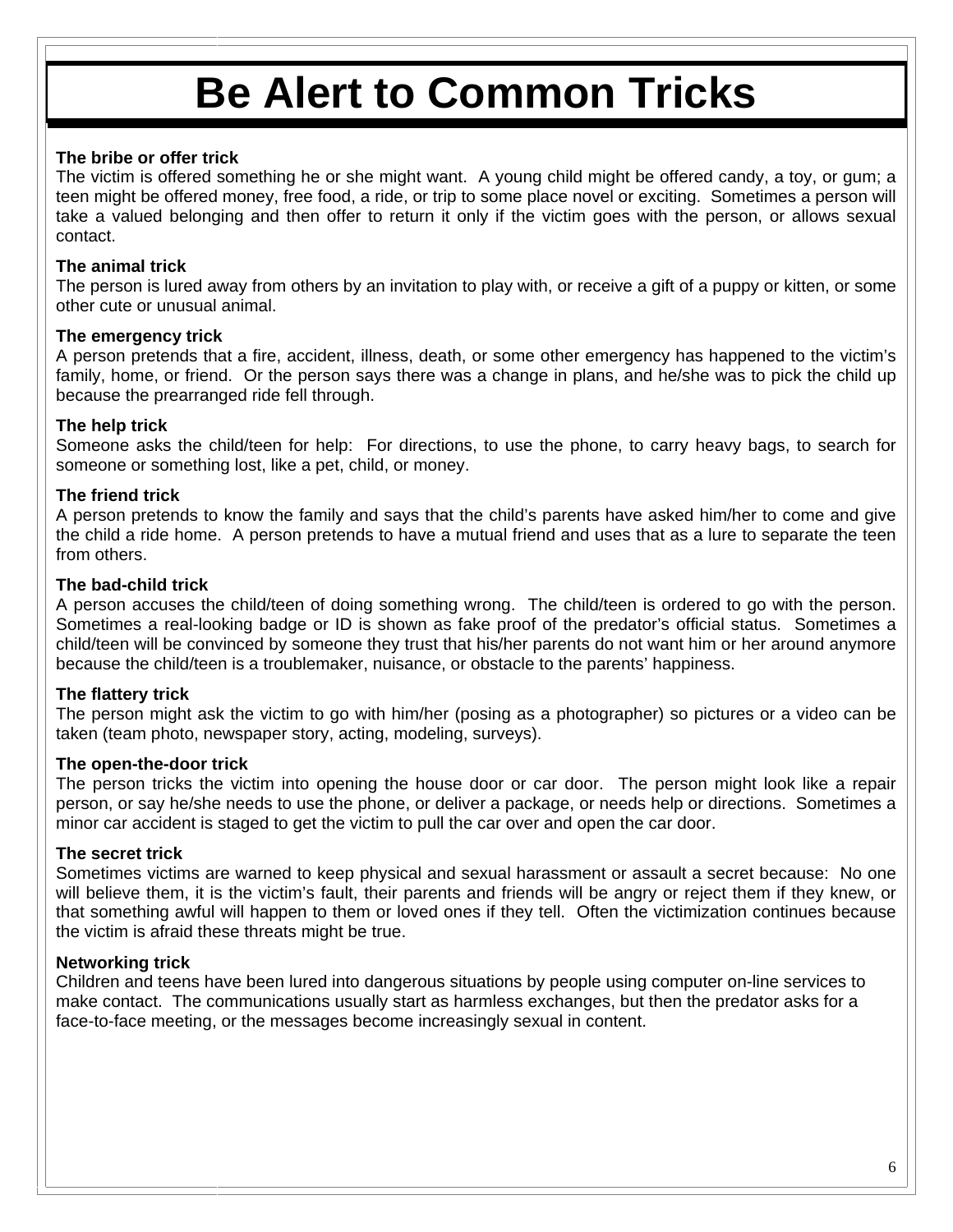## **Safety Tips for Caregivers Talking with Children**

Every parent should know and follow the safety tips offered below. Please take the time to read and share this information with your children.

#### **Listen to Children**

And believe what they are telling you.

#### **Take responsibility**

Know where your children are at all times. Be familiar with their friends and daily activities.

#### **Build self-esteem**

A child who has low self-esteem cannot protect himself/herself. Listen carefully to your children's fears, and be supportive in all your discussions with them, replacing fear with knowledge.

#### **Teach decision-making**

Children at all ages can make decisions. Practice early with little decisions so big decisions later are easier. Teach them to trust their own feelings, and assure them they have the right to say NO to what they sense is wrong.

#### **Build support systems**

Children need positive adult role models and need to know where to **go** for help.

#### **Choose substitute caregivers carefully**

Interview and monitor baby-sitters, group leaders, youth pastors, etc. Be alert to a teenager or adult who is paying an unusual amount of attention to your children or giving them inappropriate or expensive gifts.

#### **Protect kids who are home alone**

Set ground rules, emergency contacts, and responsibilities for latchkey kids.

#### **Talk with children**

Teach your children that no one should approach them or touch them in a way that makes them feel uncomfortable. If someone does, they should tell their parents immediately.

#### **Be sensitive**

Watch for changes in a child's behavior. They are signals that you should sit down and talk to your children about what caused the changes.

#### **Use role-playing**

Rehearse safety situations with your child. Give them power through knowledge. Play the WHAT IF? game.

#### **Let kids be kids**

Teach them what they need to know to be safe and let them know you will do your best to protect them. Don't scare the fun out of children.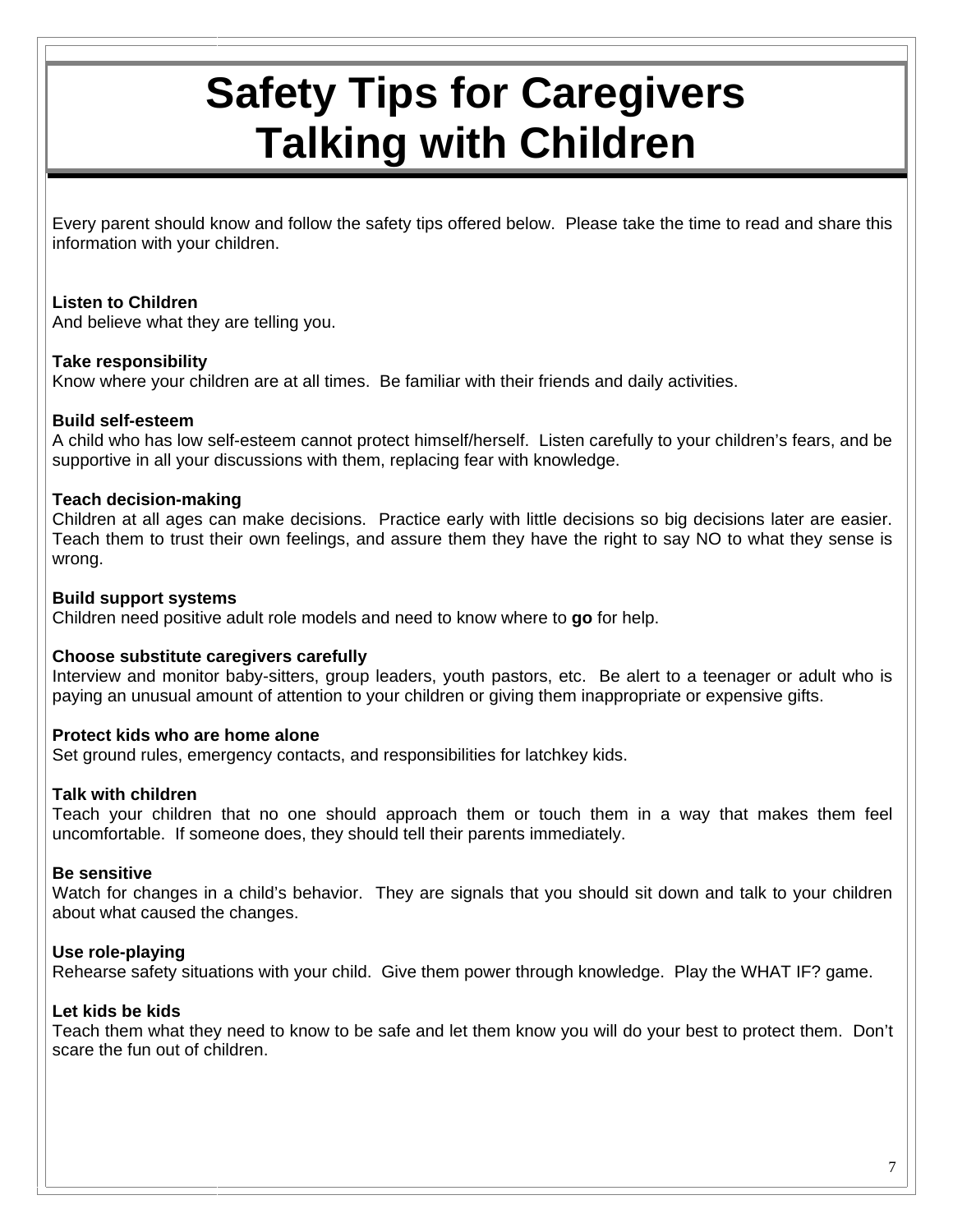## **Discover the Keys to Personal Safety**

### **Tips on Personal Safety**

#### **Protecting yourself**

Be prepared to physically and psychologically protect yourself. A good way to prepare is to think ahead. Here is a list of suggestions to help you do that.

- Think through how you usually react to crisis situations. Do you flee, freeze, or fight? Think of a few past examples to see if there is a pattern. You can change how you react by practicing a different response if needed.
- Talk to others about ways to handle confrontations and rehearse alternatives.
- There is no right or wrong way to react. Every situation is different. The best response depends on a combination of factors such as the location, the assailant, presence of weapons, your personal responses, etc.





### **Walking**

- Plan and use the safest and most direct route.
- Choose well-lighted streets at night.
- Stay alert to your surroundings; look confident and purposeful.
- ♦ Become familiar with businesses that are open late.
- ♦ If you feel uneasy, go directly to a place where there are other people.
- Walk with a friend if possible, particularly at night.
- Carry your keys and money in a pocket, not in a purse or wallet.

**If you are being followed by someone in a car:** Turn around and walk quickly in the opposite direction. Try to obtain the license plate number and a description of the car and call the police.

### **If you are being followed**

**by someone on foot:** Turn around to let the person know you see them. Immediately cross the street and walk or run toward a place where there is likely to be other people. Call the police or get someone else to call for you.

**In cases involving verbal harassment:** Ignore it and walk away. If you are alone at a bus stop, proceed to the next stop if there are other people there.

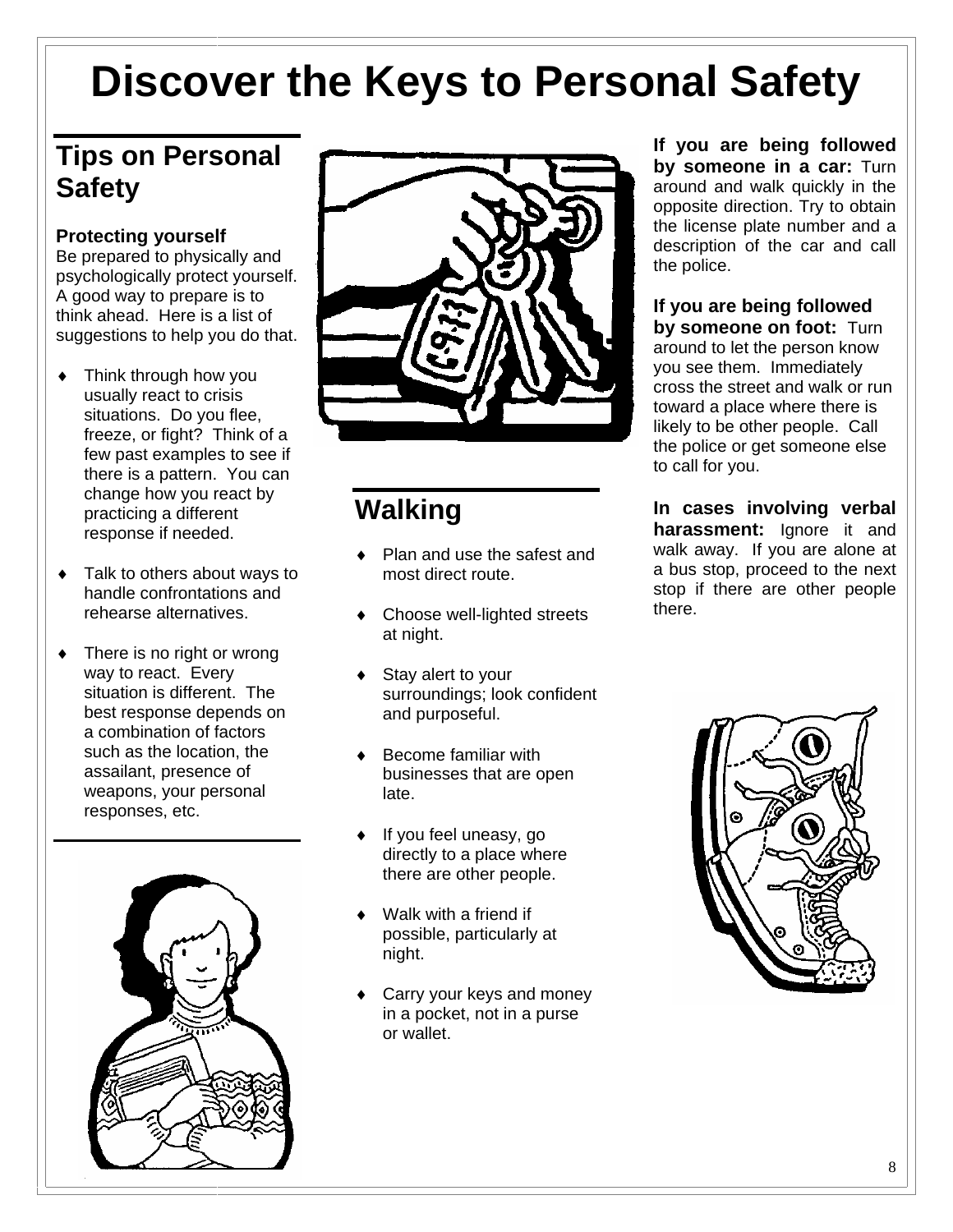## **Your First Responsibility is to Yourself**

### **Your car**

- ♦ Drive with car doors locked and windows closed.
- ♦ Keep your wallet, purse, and valuables out of view while driving. Do not leave them next to you on the seat.
- If you see another motorist in trouble, do not stop. Call the police for assistance.
- Park in well-lighted areas. Look around before you get out of your car.
- Put valuables and packages in the trunk or out of sight before you arrive at your destination.
- Always lock the doors, no matter how soon you plan to return.
- $\bullet$  When returning to your car, have the door key in hand. Look inside before you unlock the door and get in.
- If you are being followed while driving, go to the closest police or fire station and honk your horn. Or drive to an open business or gas station where you can safely call the police. Do not drive home or pull over to the side of the street.





### **At home**

- ♦ If there is a stranger at your door, never indicate that you are home alone.
- Do not open the door to anyone you do not know without verifying his or her identity. Identification cards can be slipped under the door.
- If someone wants to use your telephone, offer to make the call yourself while the person waits outside.
- ♦ Never let a stranger through an apartment security entrance.
- Do not give any information to "wrong number" callers. Ask, "What number are you calling?"
- ♦ Never tell an unknown caller that you are home alone.
- ♦ Verify the identity and intent of any person calling for information about you by calling the person's agency.
- Hang up immediately if you receive threatening or harassing calls. Do not say anything. If the calls continue, keep a record of the date, time, and content of each call. Then notify the police and the Phone Company.

### **Face-to-face confrontations**

When faced with danger, trust yourself. Your single most effective weapon is your own judgment. Rely on it to choose what you think is the best response at the time, whether it is to:

- **run**
- **stall**
- $\Box$  not resist
- **negotiate**
- **verbally assert yourself**
- **scream to attract attention**
- **distract or divert the assailant**
- **physically resist—fight off the attacker**

Always evaluate your resources and options. Continue to assess the situation as it is occurring. If the first strategy chosen is not working, try another.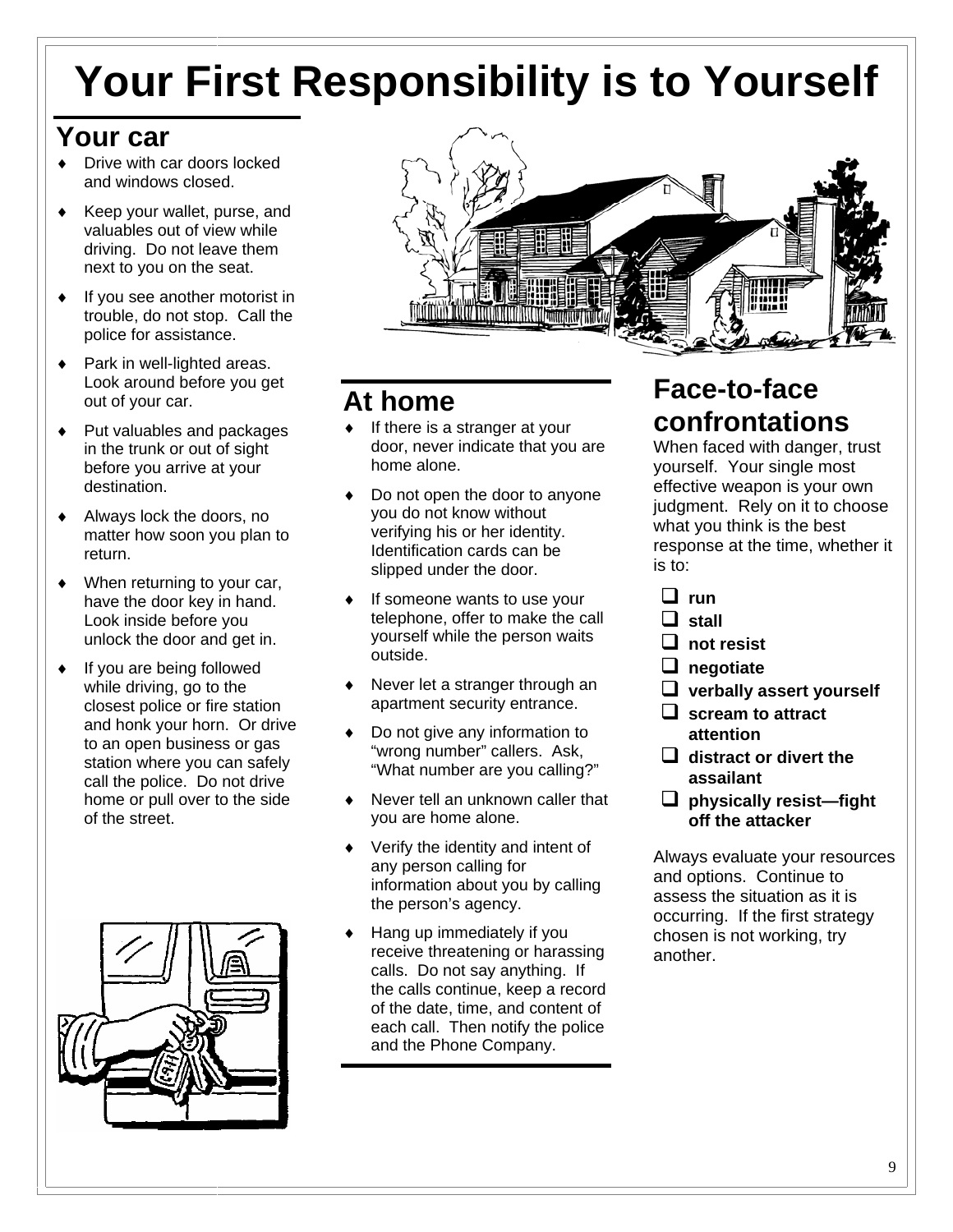## **Acquaintance Rape**

Information and Resource Guide

*Acquaintance rape, often referred to as date rape, is when a person is forced, threatened, or coerced to have unwanted sexual activity by someone the person knows. The rapist could be a classmate, a co-worker, a neighbor, a boyfriend, or a girlfriend. It may include unwanted sexual touch and/ or penetration. Acquaintance rape can happen anywhere, at anytime, to anyone.* 

*The victim often does not seek assistance or tell anyone about the rape because they don't identify the experience as rape. They may feel ashamed, guilty, betrayed and frightened after being raped by someone they know.* 

*Victims of sexual assault knew their assailants 91% of the time according to the Department of Justice. Forty-six percent of sexually active college women reported having had unwanted intercourse.* 

*There is no single solution to preventing acquaintance rape. Everyone needs to be aware that it can happen. The following suggestions may help prevent acquaintance rape.*

#### **Know What You Want and Take Precautions**

- Decide what your sexual limits are and make those limits clear to your partner.
- You have the right to change your mind—but remember; your partner only knows what you say.
- Trust your gut feelings. If the way your date acts makes you nervous or uneasy, get out of the situation.
- Check out a first date or a blind date with friends.
- Meet at public places when you're getting to know someone, especially on-line acquaintances. Going to an empty apartment, or a secluded area puts you in an isolated, vulnerable position.
- Be wary of people who are hostile or domineering, and/or act jealous.
- Carry money for a phone call or taxi, or take your own car.
- Don't leave a social event with someone you've just met or don't know well.
- Know that giving someone a ride, or accepting a ride (whether you know them or not) is a risk.
- Be careful not to let alcohol or other drugs decrease your ability to take care of yourself and make sensible decisions.
- End the date early if the person you are with becomes intoxicated.
- When you say "No," say it like you mean it. If you are ignored, it is okay to get angry.
- Be willing to make a scene to attempt to get out of a troubling encounter.
- Have an agreement with a friend or relative that you can call them at any time and they will come and get you with no questions asked.
- ♦ Consider taking a self-defense class to increase your confidence, learn to act more assertively, and attack forcefully if needed.

#### **Remember...**

- ♦ If you use force against someone to have sex, you are committing a crime, even if: he or she flirted or led you on, had sex with you or one of your friends before, or agreed to have sex with you and then decided not to.
- Believe a person when they say no. NO means NO. Everyone has the right to set the limits for their body.
- Don't assume that you know what a person wants. Ask. Give them time to decide, without pressure from you.
- ♦ Your ability to make smart decisions is lessened when you are drunk or high.
- If your date is not sober enough to give consent and you force or coerce sex—that is still rape.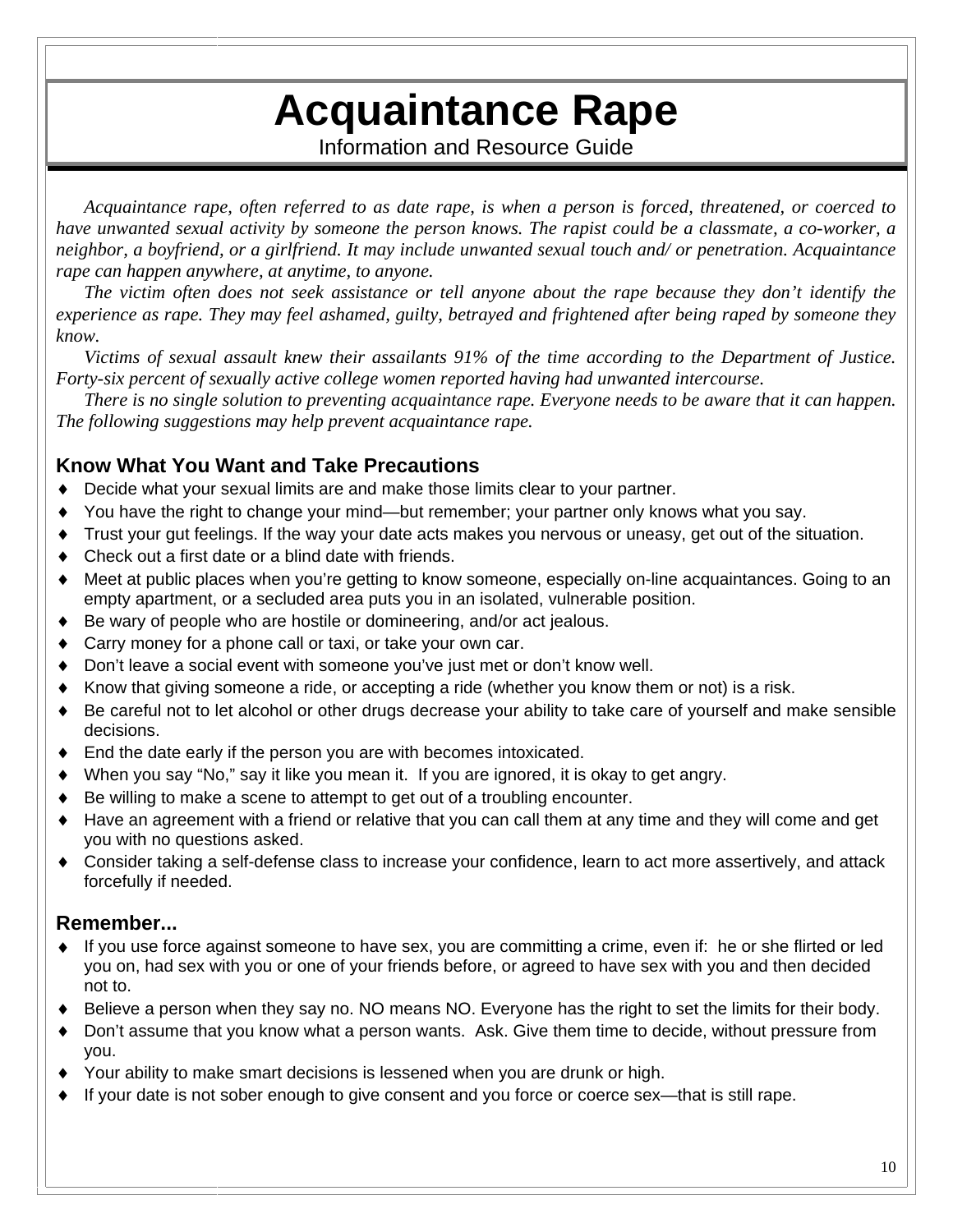#### **If You Are Attacked**

Every rape situation is different. Only you can decide which course of action is appropriate. Be aware that some of the following actions could help you to escape from a potential rape or they could expose you to further harm.

- ♦ Look for distractions to take his/her mind off of you. That second or minute of distraction might give you time to escape or seek help.
- ♦ Use your voice. Scream, "I'm being attacked! Call 911!"
- Use your body. Use a self-defense tactic on vulnerable target areas eyes, neck, nose, ribs, instep, knees, and groin.
- ♦ Know your effective weapons—fists, feet, knees, elbows, head, teeth, fingernails and keys.
- Consider passive resistance such as vomiting, urinating, or telling the attacker that you have a disease.

#### **After An Acquaintance Rape**

- 1. **Do not bathe, shower, douche, or change clothes.** Be aware that date rape drugs cannot be detected after you've urinated once.
- 2. Call 911 immediately to report the rape to the police. They will recommend that you be seen by a health care professional who will keep medical information on record to support a case.
- 3. Sexual assault exams can be obtained at any of these hospitals: Hennepin County Medical Center, Abbott Northwestern, North Memorial, Methodist, and Fairview Riverside, University or Southdale.
- 4. Do not disturb the crime scene by straightening up or cleaning.
- 5. Consult a trained rape crisis counselor, rape crisis hotline, hospital, mental health center, or trusted friend who can give you emotional support.

#### **If It Happens To Someone You Know**

- 1. Support them with any needed follow-up such as calling the police, contacting a hotline, or going to the hospital.
- 2. Listen, don't judge.
- 3. Give comfort. Let them know that they are not to blame.

#### **Date Rape Drugs**

Rohypnol and GHB are called "date rape" drugs because they can be slipped into someone's drink and a sexual assault can take place without the victim's consent or knowledge. When the drugs are put in a drink, they are colorless, orderless, and may even be tasteless.

#### *Rohypnol*

Street names include roofies, roopies, circles, and the forget pills. It works like a tranquilizer by causing muscle weakness, fatigue, slurred speech, loss of motor coordination and judgment, and amnesia that lasts up to 24 hours. It looks like an aspirin—small, white and round.

#### *GHB*

Also known as liquid X, vita-G, G-juice, salt water, or scoop. It can cause quick sedation. Its effects are drowsiness, nausea, vomiting, headaches, dizziness, coma, and death. It's most common form is a clear liquid although it can also be a white, grainy powder.

#### **Taking Care Of Yourself And Your Friends**

- Be careful when drinking with someone you don't know well.
- Be wary of exchanging drinks or leaving your drink unattended.
- Don't drink anything that has an unusual taste or appearance (e.g., salty taste, excessive foam, unexplained residue).
- ♦ Appoint a designated "sober" person when you go to parties or bars. Have a plan to periodically check up on each other. If one of your friends appears very intoxicated, gets sick after drinking a beverage, passes out and is difficult to awaken, seems to be having difficulty breathing, or is behaving in an uncharacteristic way, take steps to get help. Call 911 for emergency medical assistance.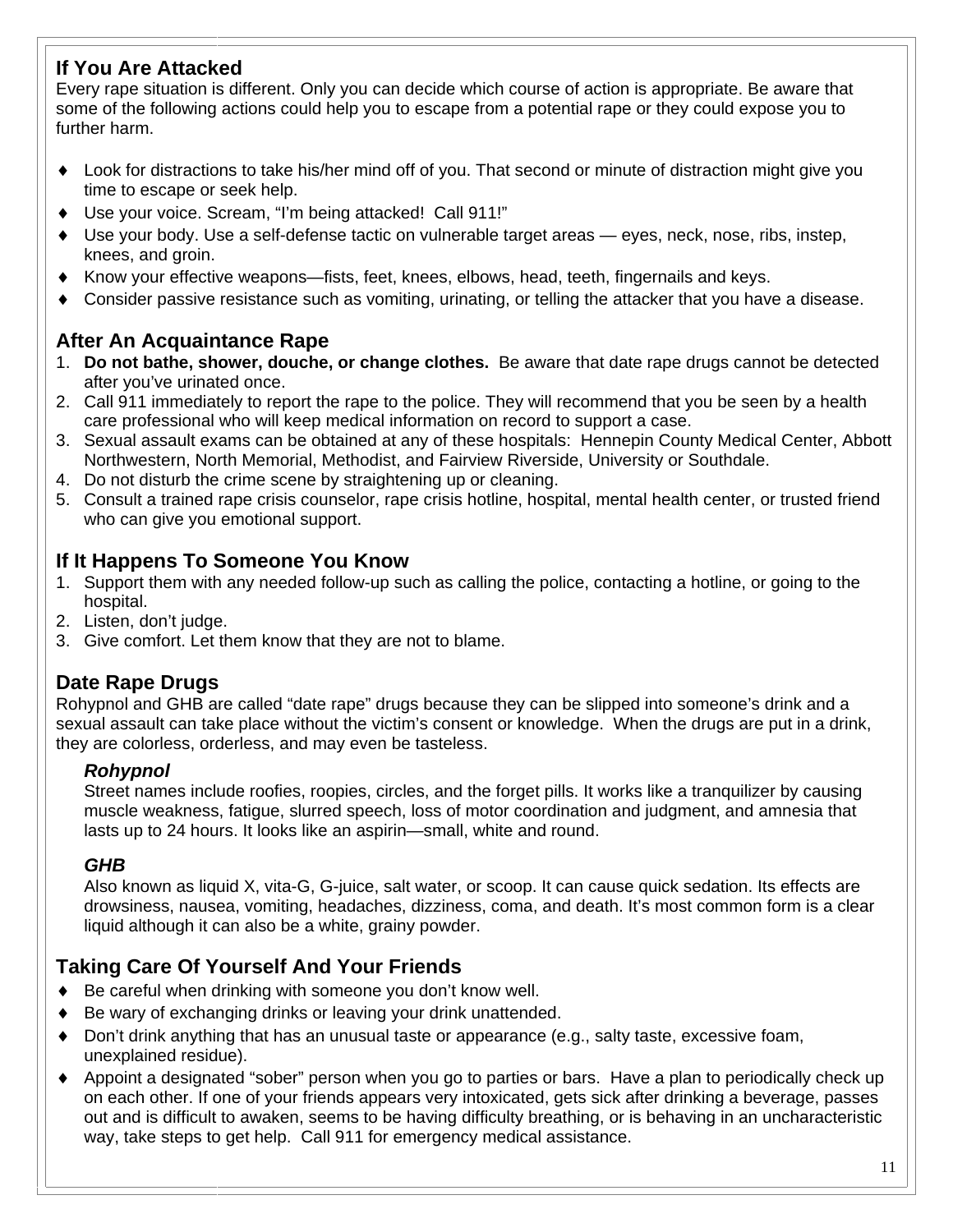### *CRIMINAL SEXUAL CONDUCT (CSC) A SUMMARY OF ELEMENTS*

#### **1ST DEGREE CSC**

- **A. 1st degree CSC requires proof of "sexual penetration" and one or more of the following elements:**
- 1. Victim is under 13 and defendant is over 3 years older.
- 2. Victim is 13, 14, or 15, defendant is 4 years older, defendant is in Position of Authority over victim, and defendant uses that position so victim will submit.
- 3. Victim is under 16, and
	- a. defendant has Significant Relationship to victim; or
	- b. defendant has Significant Relationship to victim, and:
		- i. uses force or coercion,
		- ii. uses or threatens use of a real or fake weapon,
		- iii. causes victim reasonable fear of imminent great bodily harm,
		- iv. causes personal injury to the victim, or
		- v. there are multiple sexual acts committed over an extended time.
- 4. Victim has reasonable fear of great bodily harm.
- 5. A dangerous weapon is used or threatened.
- 6. Defendant causes personal injury to victim, and:
	- a. defendant used force or coercion; or
	- b. defendant knows or has reason to know victim is:
		- i. mentally impaired,
		- ii. mentally incapacitated, or
		- iii. physically helpless.
- 7. Defendant is aided or abetted by accomplices, and: a. an accomplice uses force or coercion, or
	- b. an accomplice uses or threatens the use of a real or fake dangerous weapon.

#### **2ND DEGREE CSC**

**A. 2nd degree CSC requires proof of "sexual contact" with elements the same as 1st degree.**

#### **3RD DEGREE CSC**

- **A. 3rd degree CSC requires proof of "sexual penetration" and one or more of the following elements:**
- 1. Victim is under 13, and defendant is less than 3 years older.
- 2. Victim is 13, 14, or 15, and a. defendant is 2 years older
- 3. Victim is 16 or 17, and
- a. defendant has Significant Relationship to victim; or
- b. defendant is in Position of Authority over victim, and defendant is over 4 years older, and uses that position so victim will submit; or
- c. defendant has Significant Relationship to victim, and:
	- i. uses force or coercion
	- ii. uses or threatens use of real or fake weapon,
	- iii. causes victim reasonable fear of imminent great bodily harm.
	- iv. causes personal injury to the victim, or
	- v. there are multiple sexual acts committed over an extended time.
- 4. Defendant uses force or coercion.
- 5. Defendant knows or has reason to know victim is:
	- a. mentally impaired
	- b. mentally incapacitated, or
	- c. physically helpless.
- 6. Defendant is aided or abetted by accomplices, and:
	- a. an accomplice uses force or coercion, or
	- b. an accomplice uses or threatens the use of a real or fake dangerous weapon.

#### **RAPES IN A THERAPEUTIC SETTING**

- 1. Defendant is a psychotherapist, and
	- a. victim is a patient, and the act occurs during a therapy session; or
	- b. victim is a patient or former patient, and the victim is emotionally dependent on defendant; or
	- c. victim is a patient or former patient, and the act results from a therapeutic deception.
- 2. The defendant is a health care professional, and the act occurs by means of false representation that it is for a bona fide medical purpose.

#### **4TH DEGREE CSC**

- **A. 4th degree CSC requires proof of "sexual contact" with elements the same as 3rd degree. Other elements are:**
- 1. Victim is 13, 14, or 15, and
	- a. defendant is 4 years older; or
	- b. defendant is in a Position of Authority, and uses that position so victim will submit.

#### **5TH DEGREE CSC**

#### **This statute makes any nonconsensual sexual contact a gross misdemeanor.**

- 1. Includes removal or attempt to remove clothes over intimate parts.
- 2. Excludes touching clothing over the buttocks.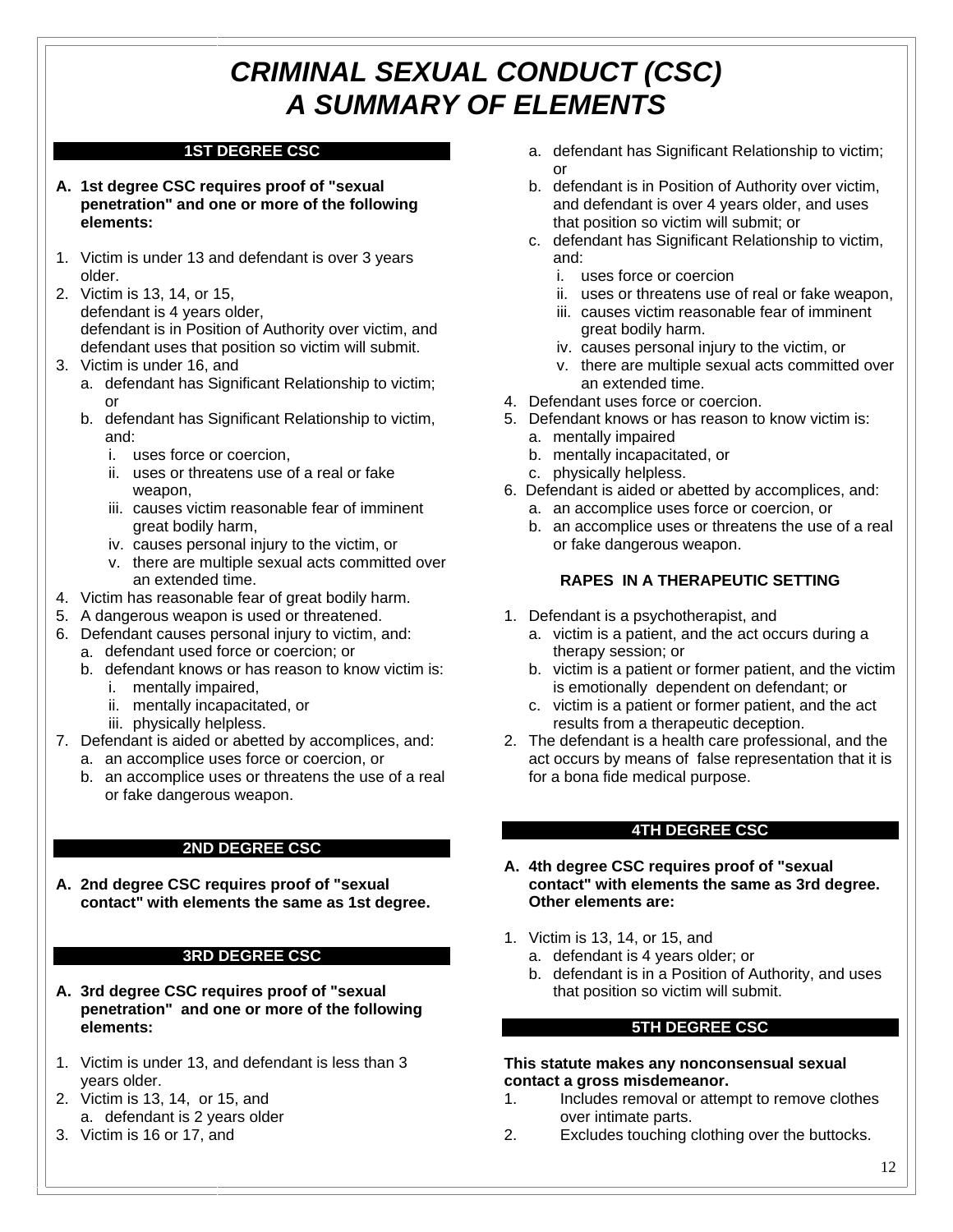### *CRIMINAL SEXUAL CONDUCT - IMPORTANT DEFINITIONS*

### **1. SEXUAL CONTACT**

Means touching of the genital area, groin, inner thigh, buttocks, or breast, or the touching of the clothing covering the immediate area of those parts with aggressive or sexual intent.

#### **2. SEXUAL PENETRATION**

Means sexual intercourse, cunnilingus, fellatio, anal intercourse, or **any** other intrusion in the genital or anal openings.

#### **3. POSITION OF AUTHORITY**

Means a parent, a person with parental rights, duties, and responsibilities, or a person who has a responsibility for the health, welfare, or supervision of a child.

#### **4. SIGNIFICANT RELATIONSHIP**

Means a parent, stepparent, guardian, certain enumerated relatives, or an adult who lives with the victim but isn't married to him/her.

#### **5. MENTALLY IMPAIRED**

Means one who lacks judgment to give reasoned consent because of defects in intelligence or a substantial psychiatric disorder.

#### **6. MENTALLY INCAPACITATED**

Means one who lacks judgment to give reasoned consent because of the involuntary consumption of an intoxicating substance.

#### **7. PHYSICALLY HELPLESS**

Means someone who (a) is asleep or unconscious; (b) is unable to withhold consent because of a physical condition; or (c) cannot communicate non-consent and the defendant knows it.

#### **8. DEFENDANT**

Is the person charged with the crime.